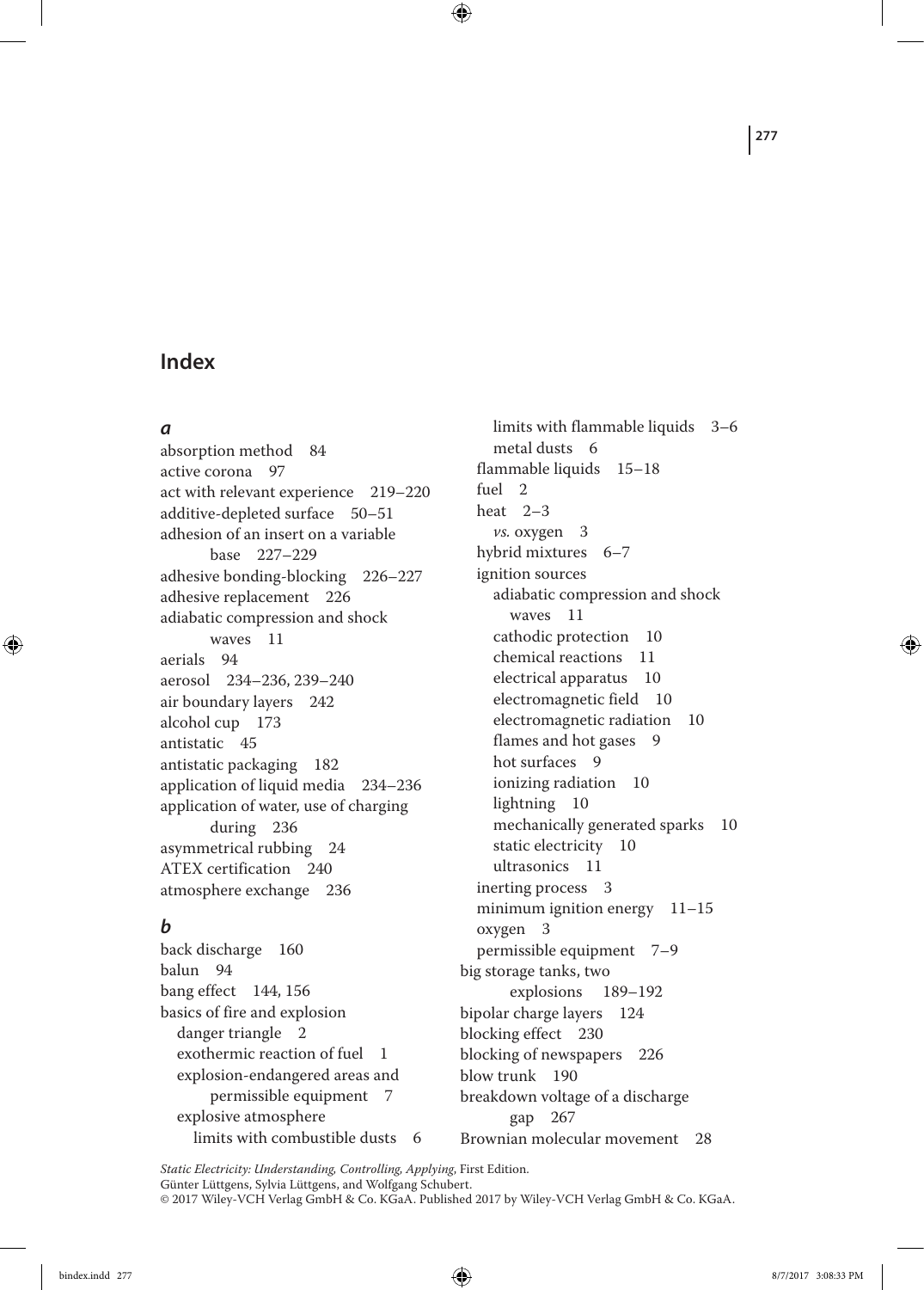brush discharges 97–98, 104–108, 162 bulk materials 52, 74–75, 130, 132 burning handkerchief does not burn up 174

 $\bigoplus$ 

#### *c*

capacitance 38, 259–261 charge decay measurements 79–81 coaxial cable/cylinder capacitance 260 conductive sphere in space 260 measurement 77–78 permittivity value 78–79 plate capacitor 261 rod (wire) across a conductive area 259 series of single capacitors 261 shunt of single capacitors 261 sphere across a conductive area 260 capacitive current limit 136 capacitive hygrometer 86 capacitor 38, 135 carbon fiber brush 136 carriers 19 cast film process 230 cathodic protection 10 charge 263–264. *see also* targeted use of charges caused by separating process 149–150 conservation 223, 225 decay measurements 79–81 dissipation 20 of electron beam 263 mass charge density 264 measurement 54–56 moved charge 263 relaxation with liquids 30–31 surface charge density 263–264 volume charge density 264 charge decay measuring device  $QUMAT^{\circledR}$ -528 80 charge‐emitting discharge electrode 114 charging bars 223 behavior 41

by gases 31–33 of liquids 28–31 of particles many 152–153 single 150–152 by separation 160 chemical reactions 11 chill roll 230–231 circular frequency 258 classification for flammable liquids 5–6 clean surfaces 128 climate 81–82 coating machine 237–241 coating process 241–243 coaxial cable/cylinder capacitance 260 "CombiCleaner" operating principle 128–129 combustible organic dusts 6 composite materials 125–127 conductance 269 conductive layers 125, 126 conductive sphere in space 260 conductive surfaces 135 conductivity 30, 51, 269 cone discharges 98 contact and separation 120 core dummy charge 232–233 corona discharges 96–97, 104, 161–162 corona effect 114 corona systems 248–251 Coulomb forces 144, 224 Coulomb meter 66–67 cracks 193 current density 240 current limiter 134

### *d*

danger triangle 2 "decanting" of gasoline vapors 171–172 description of demonstration experiments charges caused by separating process 149–150 charging by separation 160

◈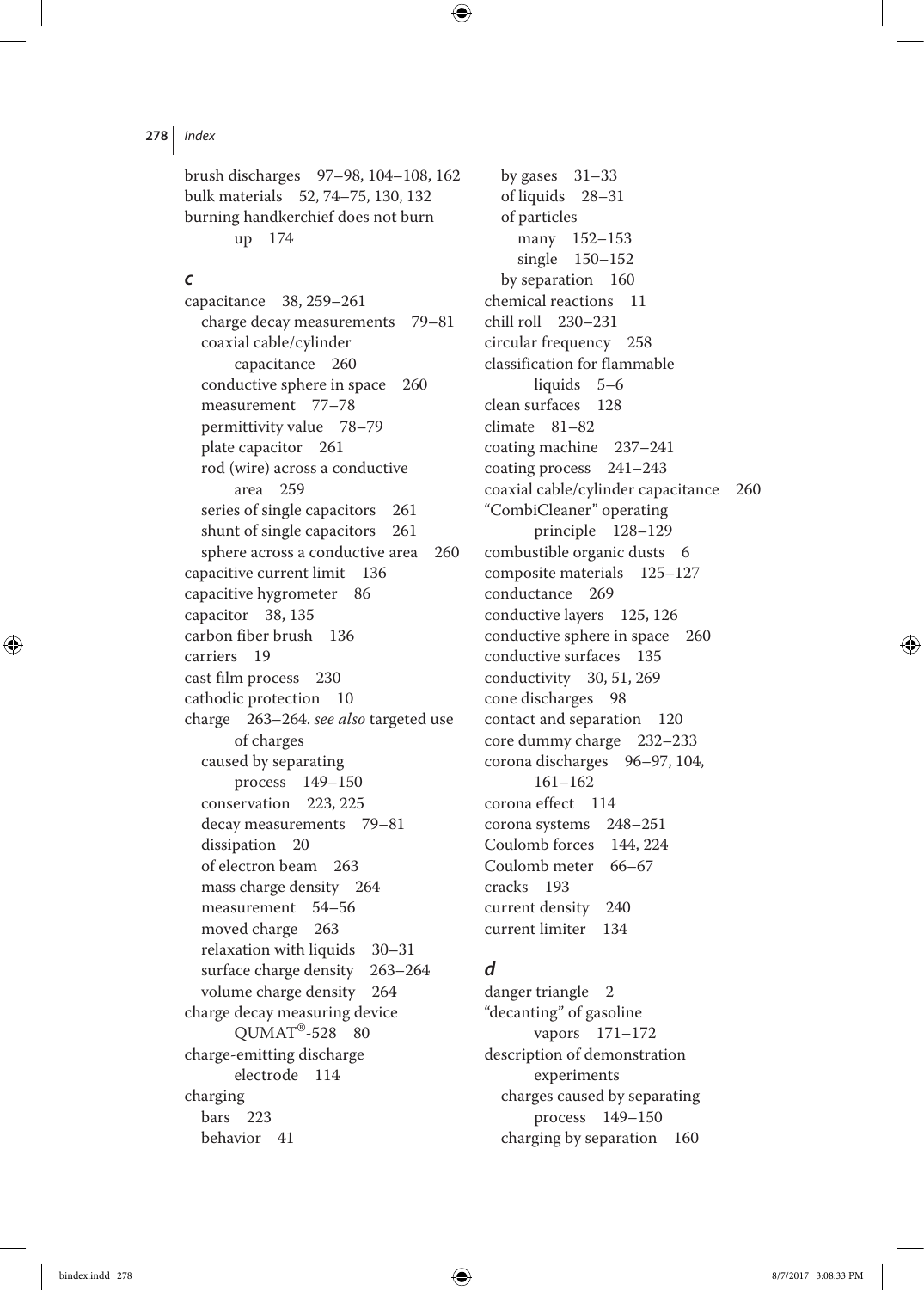charging of particles many 152–153 single 150–152 dissipating properties 157–158 electric induction basic experiment 153–154 chimes 154–155 isolated conductive parts 155–157 electrostatic charging of a person 158–159 electrostatic force effects 144–145 electrical field lines 148 electroscope 147–148 hovering pipes 146–147 rolling pipes 145–146 electrotechnical ideas 139 explosion tube 142–144 field meter 57, 142 fire and explosion dangers burning handkerchief does not burn up 174 "decanting" of gasoline vapors 171–172 effects with large surfaces 168–169 extinguishing with water 173–174 flash point 168 inflaming solid combustibles 174–175 oxygen demand 172–173 progressive flame front 170–171 rich mixture 169–170 gas discharges brush discharges 162 corona discharges 161–162 evidence of ion wind 163–164 ignition by brush discharges 162–163 propagating brush discharges 164–167 spark discharges 160–161 super brush discharges 163 ignition voltage 159–160 preliminary remarks 140–141 static voltmeter 141 Van de Graaff generator 142–143

visualization 139 dew point hygrometry 83–84 dielectric strength 117–118 direct charge 232 dirty discharge electrodes 135 discharge electrodes 114 discharges, gas 89 avoidable 103–111 brush discharge 97–98 cone discharges 98 consequences of 102 corona discharge 96–97 electrostatic 90–94 mechanisms of 89–90 propagating brush discharge 98–102 spark discharge 94–95 traces caused by gas 102–103 discharges without electrodes 94 discharging charged surfaces 118–119 granules and similar particles 129–133 material webs behavior of composite materials 125–127 bipolar layers of equal field strength 124 double‐sided discharging 123–124 electric potential 123 friction 120 nonporous materials 122 optimal discharging setup 120, 121 optimal placement of discharge bars 122 rerolling process 120–121 single-sided discharging 123 static electric shocks 119 triboelectric effect 120 other objects 127–129 sheets 127–128 discharging granules 129–133 discharging of sheets 127–128 disruptive discharge 117 dissipating property 41, 157–158

◈

bindex.indd 279 8/7/2017 3:08:33 PM

⊕

 $\bigoplus$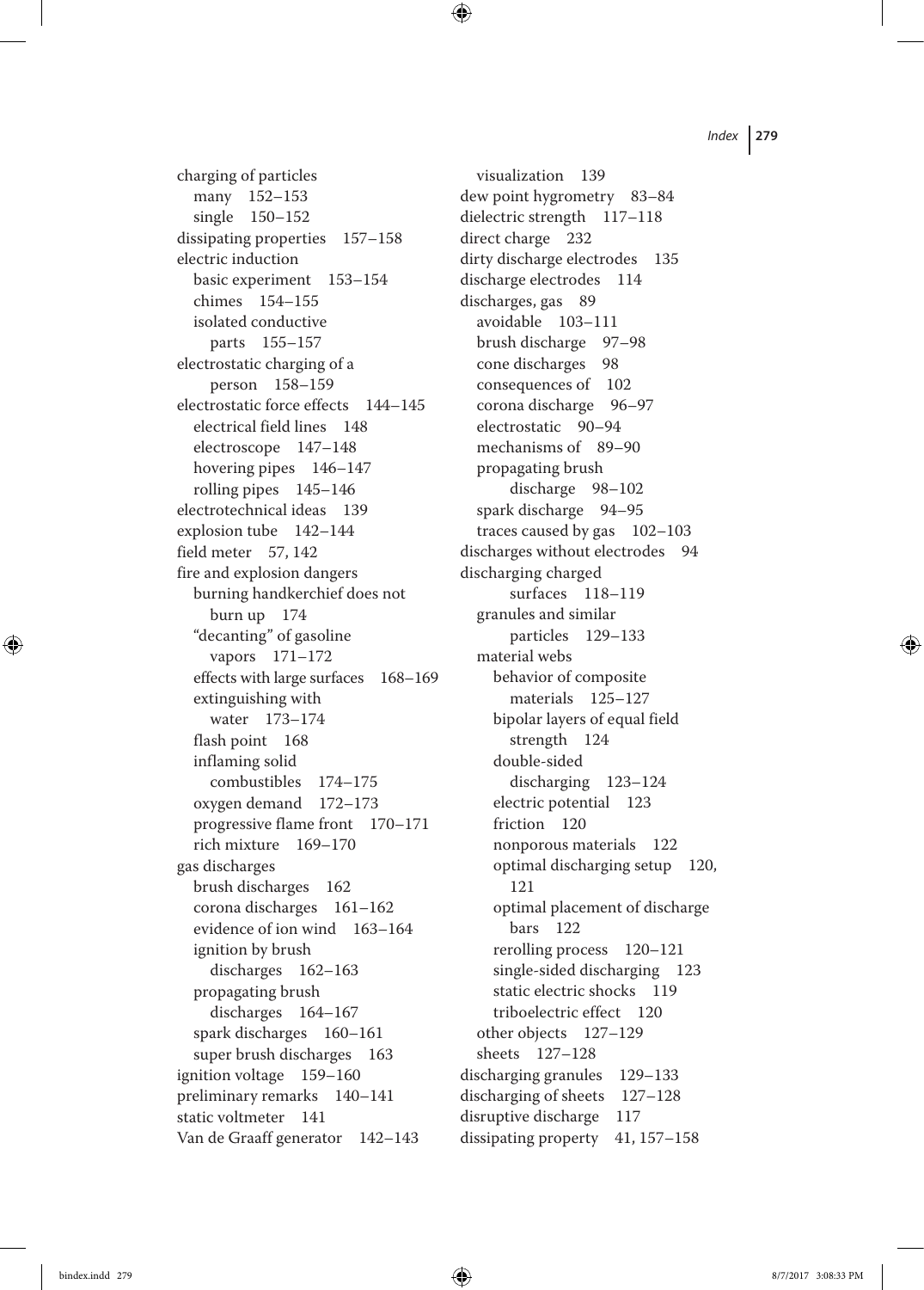drying 236–237 of fast moving substrates 236–237 dust explosion 130

 $\bigoplus$ 

#### *e*

effects with large surfaces 168–169 electrical apparatus 10 electrical breakdown 90 electrical charge 230 coverage 117, 118 electrical field lines 148, 235 electrical resistance 45 electric field 33–36 electric induction 156, 224, 225 basic experiment 153–154 chimes 154–155 image charge 37–38 isolated conductive parts 155–157 specification of 36–37 electric induction field meter 67 electroadhesion 247–248 electromagnetic field 10 electromagnetic radiation 10 electrometer amplifier 54 electron density 247 electron work function 21 electroscope 147–148 electrostatic application 223 electrostatic charging with fluids 75–76 of liquids 28–30 charge relaxation with liquids 30–31 charging by gases 31–33 of a person 158–159 of powdery bulk materials 74–75 electrostatic discharge 89, 180 electrostatic disturbances prevention alternating current voltage 114 charge‐emitting discharge electrode 114 clean and corroded points 115 dielectric strength 117–118 discharging charged surfaces 113, 118–119 granules and similar particles 129–133 material webs 119–127

other objects 127–129 sheets 127–128 empty space 115 field line concentration 116–117 intentionally charging surfaces 113 ionizing electrodes 114 passive ionizer 116 potential hazards posed by discharge electrodes 134–136 electrostatic effect 236 electrostatic force effects 144–145 electrical field lines 148 electroscope 147–148 hovering pipes 146–147 rolling pipes 145–146 electrostatic ignitions, doubts with burst of a glass pipe 218–219 fire in a polyethylene drum 213–215 fire in a solvent cleaning area 215–217 electrostatic safety measures 44 electrostatic separation 245 electrostatic shock 111 electrostatic voltmeters 53–54 electro‐technical explosion protection 178 energy *W* of a capacitance 255–256 "equipment protection levels" (EPLs) 8–9 equipotential lines 34 equipotential surface 34 evidence of ion wind 163–164 explosion 1 disaster near Bitburg 190–192 in a floating roof tank followed by fire 189–190 in a mixing silo for plastic granules 202 in a railcar bulk container 192–193 during rotational molding 201–202 explosion dangers, fire and burning handkerchief does not burn up 174 "decanting" of gasoline vapors 171–172 effects with large surfaces 168–169

⊕

bindex.indd 280 8/7/2017 3:08:33 PM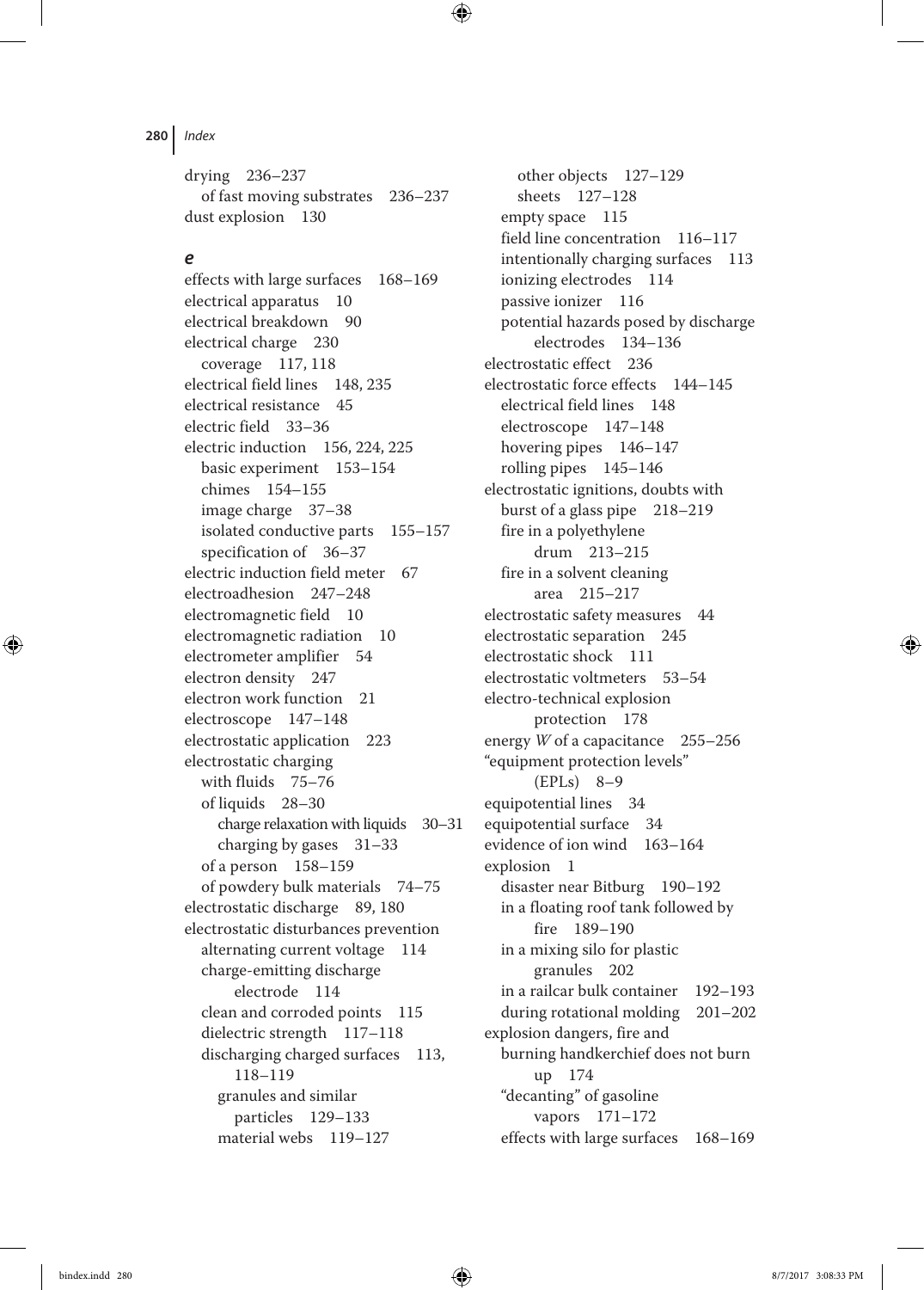extinguishing with water 173–174 flash point 168 inflaming solid combustibles 174–175 oxygen demand 172–173 progressive flame front 170–171 rich mixture 169–170 explosion range 4 explosion tube 142–144 explosive atmosphere limits with combustible dusts 6 limits with flammable liquids 3–6 metal dusts 6 extinguishing with water 173–174

# *f*

◈

Faraday cage 55 Faraday pail 55 feeder bowls 133 fiberglass fabric 169 field field of point charge 256 field of rod (wire) charge 257 homogeneous field between plane plates 256 lines 33, 34 meter 142 permittivity 257 strength (*see* field) fire 1 fire extinguishing installation 189–191 fixing coverings 227 fixing of thin materials 226 flames and hot gases 9 flammable liquids 15–18 flash point 4, 168 fluida 20 flux density 257 force 262 between 2 point charges 262 free‐falling objects 55–56 frequency circular frequency 258 wavelength 258 frictional electrification 22 fuel 2 fuel/oxygen mixture 1–2

### *g*

 $\bigoplus$ 

gas discharges 89 avoidable 103–111 brush discharges 97–98, 162 cone discharges 98 consequences of 102 corona discharges 96–97, 161–162 electrostatic 90–94 evidence of ion wind 163–164 ignition by brush discharges 162–163 mechanisms of 89–90 propagating brush discharges 98–102, 164–167 spark discharges 94–95, 160–161 super brush discharges 163 traces caused by gas 102–103 gasification process with wood 174–175 gas stream 246 glass fiber fabric, impregnation of 186–187 Globally Harmonized System (GHS) 5 gravure printing 237–241 grounded emitter 93 guard ring circuit 47–49

### *h*

hair hygrometer 84 Helmholtz double‐layer effect 38 homogeneous field between plane plates 256 hose filter 208–209 hot surfaces 9 hovering pipes 146–147 humidity 81 hybrid mixtures 6–7 hygrometers 86–87

# *i*

ignitability of brush discharges 109 ignition by brush discharges 162–163 ignition caused by cone discharges 212–213 ignition of dust 165–166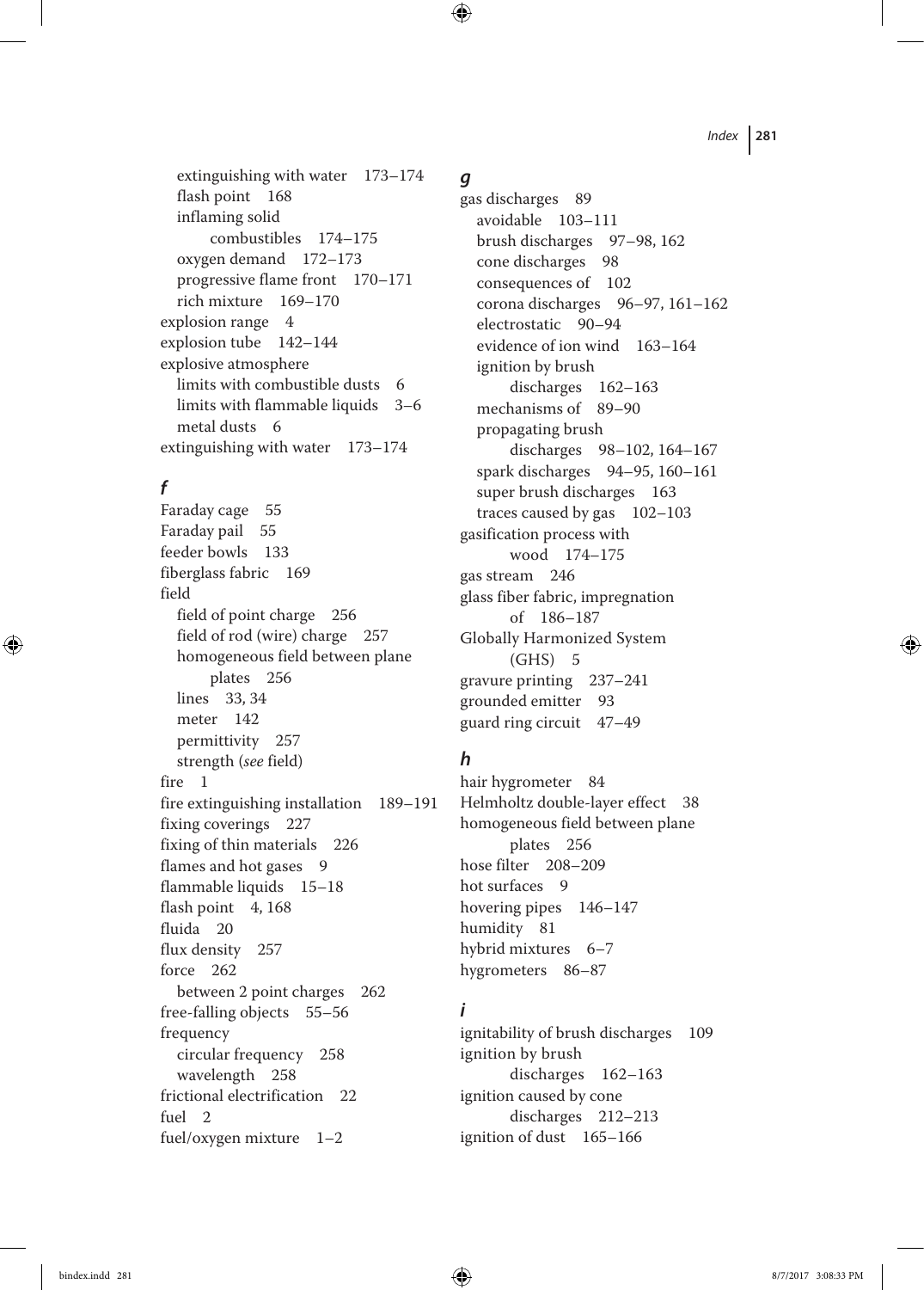ignitions due to brush discharges filling pipe blocked with sulfur leading to ignition of methanol 187–188 ignition caused by an antistatic PE bag 182–183 impregnation of a glass fiber fabric 186–187 ion exchanger resin in toluene 188–189 PE liner slipping out of paper bag 181–182 pouring flaked product into an agitator vessel 180–181 pumping polluted toluene 185–186 shaking fine dust out of a PE bag 183–185 two explosions in big storage tanks 189–192 ignition sources  $2, 9-11, 178$ adiabatic compression and shock waves 11 cathodic protection 10 chemical reactions 11 electrical apparatus 10 electromagnetic field 10 electromagnetic radiation 10 flames and hot gases 9 hot surfaces 9 ionizing radiation 10 lightning 10 mechanically generated sparks 10 static electricity 10 ultrasonics 11 ignition voltage 159–160 image charge 37–38 impedance of a capacitance 271 of a inductance 271–273 impression roller 237 indirect charge 233–234 inductance, of an air coil 259 induction electric field meters 56–58 induction field meter 56 inerting process 3 inflaming a dust heap 175

solid combustibles 174–175 ink particles 239 in‐mold‐decoration (IMD) 232–234 in‐mold‐labeling (IML) 232–234 intermediate layers 227 investigation, strategy of 177–178 general approach 179 hasty consequence 179–180 ignition sources 178–179 ion exchanger resin in toluene 188–189 ionization 89–91 ionizing electrodes 114 ionizing radiation 10 ions 89–91 ion wind 97

### *k*

 $\textcolor{black}{\textcircled{\tiny \dag}}$ 

Kasuga Denki KSD System 61–62 Kirchhoff's junction rule 266 Kirchhoff's loop rule 266

### *l*

laminar air boundary layers 234 laminar airflow 234–237 laminar airflow boundary layer 236 leakage current 240 leakage resistance 269 Lewis acidic surfaces 119 Lewis base surface 119 Lichtenberg discharges 98 lightning 10 lithium‐chloride hygrometer 85–86 lower explosion limit 4

#### *m*

mass charge density 264 material separation 246 maximum allowable capacitance 104 maximum allowed surface area 105 measurement methods. *see also* metrology electrical resistance 45 realization of resistance measurements 46–49 measuring area E-field meter 64 measuring area piezo sensor 65

◈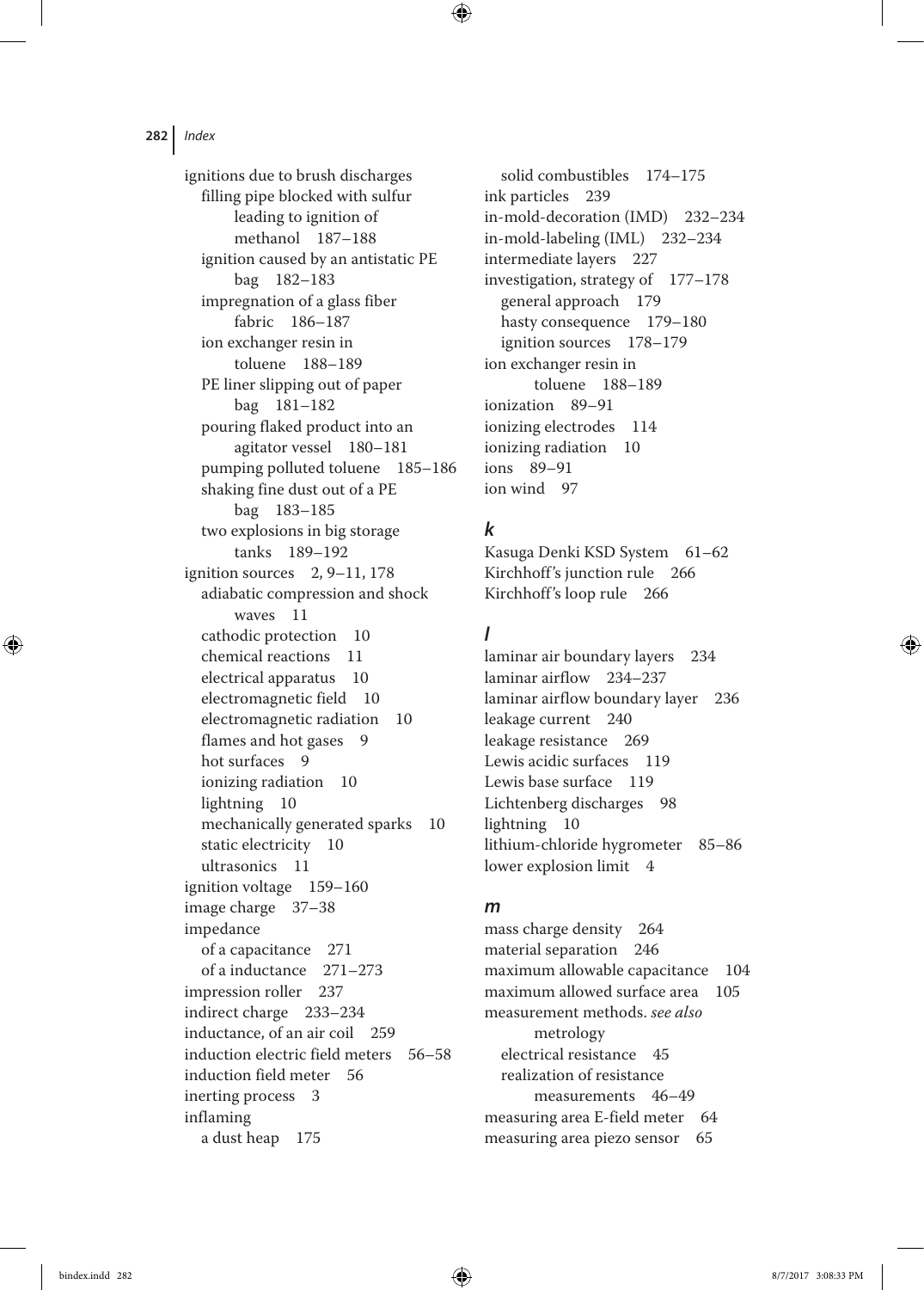mechanically generated sparks (MGSs) 10 mechanism of charging 19 metallic dust 6 metrology additive-depleted surface 50-51 applications of induction electric field meters 65–67 bulk materials 52 capacitance 77–81 conductivity of liquids 51 discharge capacity 71–73 electrostatic charges in chemical production 76–77 electrostatic charging of powdery bulk materials 74–75 electrostatic charging with fluids 75–76 electrostatic safety measures 44 electrostatics/electrical engineering 44–45 electrostatic voltmeters 53–54 errors when measuring field strength 58–61 Faraday pail 54–56 induction electric field meters 56–58 measurement methods electrical resistance 45 realization of resistance measurements 46–49 protective textile clothing 68–71 surface charge on moving webs 68 test procedure for paper 73–74 themes around air humidity 81–87 types of electric field meters 61–65 use of insulating material in endangered areas 52 walking test 41–43 microampere meter 161 micronizer jet mill, ignition in a 200 minimum ignition energy (MIE) 11–15 miraculous earthing clamp 212 modified ball electrode 67

modified induction electric field meter 66 moved charge 263 mutual binding effect 99

#### *n*

⊕

n‐hexane 207–208

#### *o*

oil application 234 oil suction granules 168, 169 one‐electrode discharges 95 opposite‐ and similar‐poled charges 224 Optical‐Web‐Tension‐Profile‐ Scanner 244 oxygen 3 oxygen demand 172–173

#### *p*

paper ribbon 230 particle mist 241–243 passive corona 97 passive discharge electrode 136 passive ionizer 116, 240 permittivity 257 permittivity value 78–79 Perspex® tube 142 Picoampere meter 67 pinch effect 91 pipe ionization 131 plasma 92 plate capacitor 261 polluted toluene pumping 185–186 potential 264 powder heap discharge 98. *see also* cone discharges print cylinder 237 progressive flame front 170–171 propagating brush discharges 98–100, 118 corona needle 164 curiosity during outflow of liquid from a metal pipe 202–204 explosion during rotational molding 201–202 explosion in a mixing silo for plastic granules 202

◈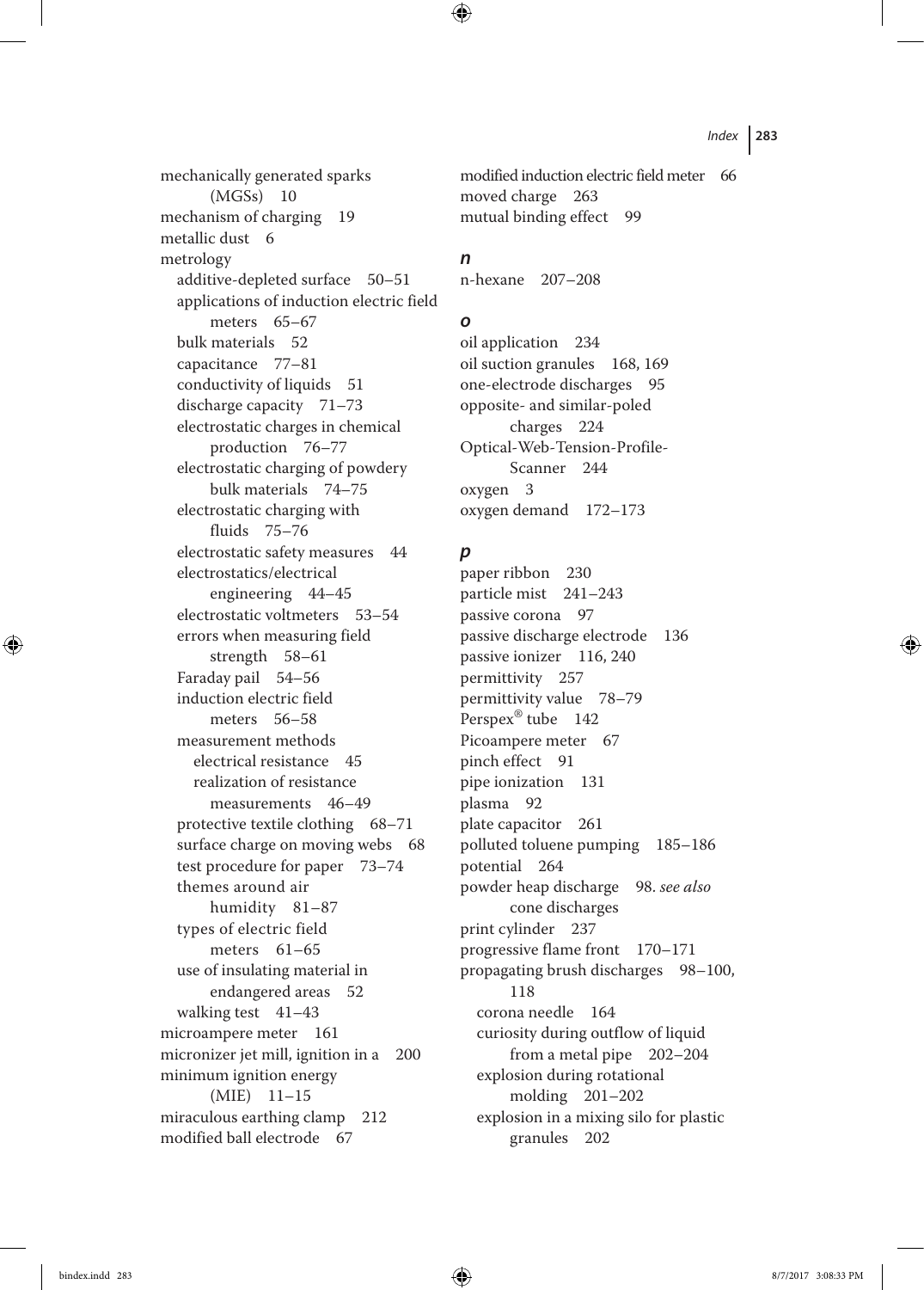propagating brush discharges (*contd*.) explosion in a railcar bulk container 192–193 failed attempt to eliminate electrostatic nuisances 195–197 fire in a spray‐bed dryer 197–200 ignition in a micronizer jet mill 200 ignition of dust 165–166 metal drum with inner liner 193–195 plastic drum with inner liner 195 short circuit of a double‐layer charge 166–167 protective textile clothing test procedures with electrostatic influence 69–71 triboelectric test procedure 69 psychrometer 84–85

# *q*

quenching distance 95

#### *r*

⊕

recombination 114 relaxation time 225 resistance 267 conductance 269 conductivity 269 impedance of a capacitance 271 impedance of a inductance 271–273 leakage resistance 269 measurements 46–49 resistivity of a conductor 268 series 270 shunt 270 surface resistivity 268 volume resistivity 268 resistive/capacitive coupling 134 resistive hygrometer 86 resistivity of a conductor 268 ribbon tacking 230 rich mixture 169–170 rod (wire) across a conductive area 259 rolling pipes 145–146

#### *s*

 $\bigoplus$ 

sawtooth sequence 162 semiconductive rollers 230 separation of pollutants 246 series of single capacitors 261 series resistance 270 short-circuit effect 92 short circuit of a double‐layer charge 166–167 shunt of single capacitors 261 shunt resistance 270 sliding discharges 100 space charge clouds 114 spark discharges 94–95, 104, 135, 160–161 alternative restrictions on insulating solid materials 219–220 dust removal from pharmaceutical pills 205–206 filling n‐hexane into metal drums 207–208 hose filter 208–209 lost and found 211–212 miraculous earthing clamp 212 powder explosion in a metal drum 204–205 sparks at a throttle valve 206–207 water flowing through PVC hose 210–211 spark‐gap transmitters 92 sphere across a conductive area 260 spray‐bed dryer, fire in a 197–200 static electricity 10 basics 19–21 capacitance and capacitor 38 electric field 33–36 electric induction image charge 37–38 specification of 36–37 electrostatic charging of liquids 28–30 charge relaxation with liquids 30–31 charging by gases 31–33 electrostatic charging of solids 21–23 surface resistivity 24–28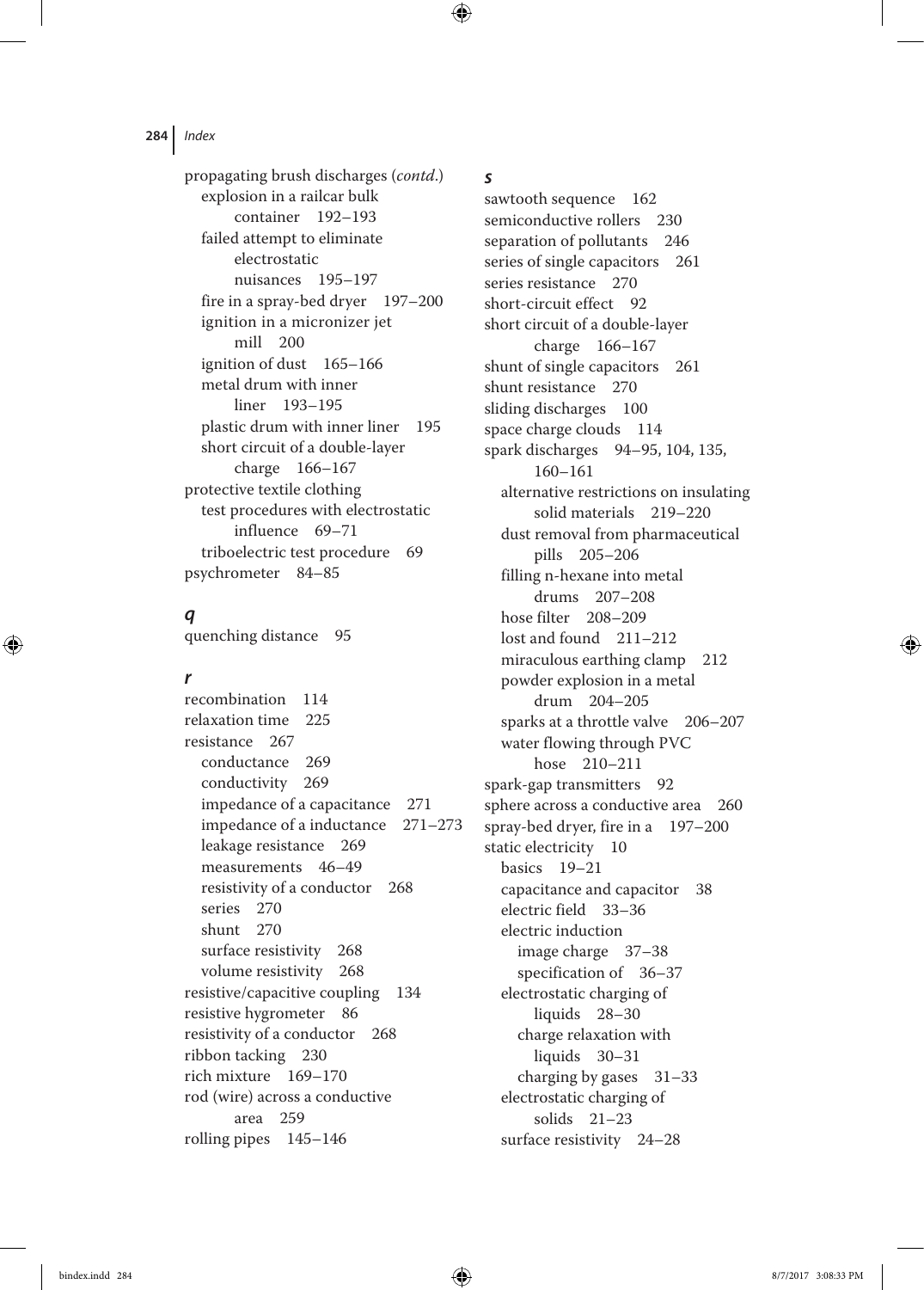influence of surface texture on static charging 28 triboelectric series 24 static voltmeters 53–54, 141 stoichiometric value 12 stored electrical energy 44 super brush discharges 98, 104-106, 163 supercapacitors 38 surface charge density 263–264 surface resistance 48 surface resistivity 24–28, 48, 268 surface texture 28 surface treatment with corona systems 248–251

### *t*

◈

targeted use of charges adhesion of a melt layer on the chill roll 230–231 adhesion of an insert on a variable base 227–229 adhesive bonding ‐ blocking 226–227 application of liquid media on fast moving webs 234–236 applications 223–225 avoiding telescoping when winding 231–232 blocking a number of paper webs or film webs in one ribbon 229–230 drying of fast moving substrates 236–237 electroadhesion 247–248 gravure printing and coating machine 237–241 in‐mold‐labeling‐in‐mold‐ decoration 232–234 oil application on metal sheets 234 precipitation of mixed substances 244–247 reduction of particle mist in the coating process 241–243 surface treatment with corona systems 248–251

use of charging for technical measurement processes 243–244 telescoping 231–232 thin laminates 226 time constant 266 traces caused by gas discharges 102–103 Trek contact voltmeter 64 triboelectric series 24, 150 triboelectric test procedure 69 two‐electrode discharges 94

### *u*

 $\bigoplus$ 

ultrasonics 11 upper explosion limits 4

#### *v*

Van de Graaff generator 142–143 vibratory conveyors 133 voltage 265–267 breakdown voltage of a discharge gap 267 in a homogeneous electric field 265 Kirchhoff's junction rule 266 Kirchhoff's loop rule 266 time constant 266 voltage gradient when charging a capacitor 265 voltage gradient when discharging a capacitor 265 voltage/current principle 46 voltage gradient when charging a capacitor 265 when discharging a capacitor 265 voltmeters 53–54 volume charge density 264 volume resistance 46–47 volume resistivity 46–47, 268

#### *w*

Walking Test 41–43 wavelength 258 web tension profile 243

#### *z*

zones 7

bindex.indd 285 8/7/2017 3:08:33 PM